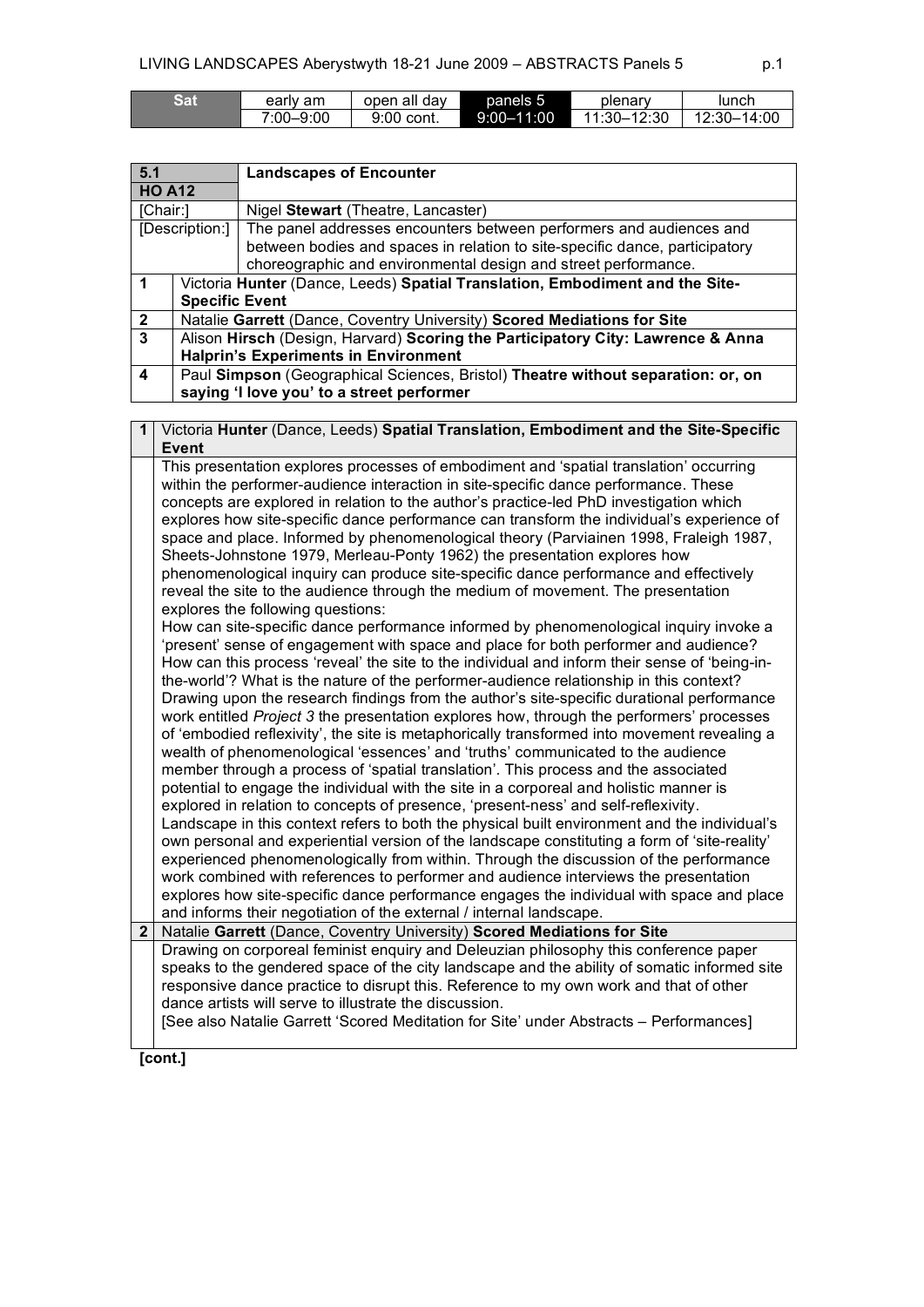|     | LIVING CANDOONI LO ADGIYSIWYIII 10-2 I JUIN 2009 - ADO HANOTO I UNGS S<br>μ.∠                                                                                                                                                                                                                                                                                                                                                                                                                                                                                                                                                                                                                                                                                                                                                                                                                                                                                                                                                                                                                                                                                                                                                                                                                                                                                                                                                                                                                                                                                                                                                                                                                                                                                                                                                                                                                                                                                                                                                                                                                                                                                                                                                                                                                                                                                                                |
|-----|----------------------------------------------------------------------------------------------------------------------------------------------------------------------------------------------------------------------------------------------------------------------------------------------------------------------------------------------------------------------------------------------------------------------------------------------------------------------------------------------------------------------------------------------------------------------------------------------------------------------------------------------------------------------------------------------------------------------------------------------------------------------------------------------------------------------------------------------------------------------------------------------------------------------------------------------------------------------------------------------------------------------------------------------------------------------------------------------------------------------------------------------------------------------------------------------------------------------------------------------------------------------------------------------------------------------------------------------------------------------------------------------------------------------------------------------------------------------------------------------------------------------------------------------------------------------------------------------------------------------------------------------------------------------------------------------------------------------------------------------------------------------------------------------------------------------------------------------------------------------------------------------------------------------------------------------------------------------------------------------------------------------------------------------------------------------------------------------------------------------------------------------------------------------------------------------------------------------------------------------------------------------------------------------------------------------------------------------------------------------------------------------|
| 5.1 | <b>Landscapes of Encounter</b>                                                                                                                                                                                                                                                                                                                                                                                                                                                                                                                                                                                                                                                                                                                                                                                                                                                                                                                                                                                                                                                                                                                                                                                                                                                                                                                                                                                                                                                                                                                                                                                                                                                                                                                                                                                                                                                                                                                                                                                                                                                                                                                                                                                                                                                                                                                                                               |
|     | [cont.]                                                                                                                                                                                                                                                                                                                                                                                                                                                                                                                                                                                                                                                                                                                                                                                                                                                                                                                                                                                                                                                                                                                                                                                                                                                                                                                                                                                                                                                                                                                                                                                                                                                                                                                                                                                                                                                                                                                                                                                                                                                                                                                                                                                                                                                                                                                                                                                      |
|     |                                                                                                                                                                                                                                                                                                                                                                                                                                                                                                                                                                                                                                                                                                                                                                                                                                                                                                                                                                                                                                                                                                                                                                                                                                                                                                                                                                                                                                                                                                                                                                                                                                                                                                                                                                                                                                                                                                                                                                                                                                                                                                                                                                                                                                                                                                                                                                                              |
| 3   | Alison Hirsch (Design, Harvard) Scoring the Participatory City: Lawrence & Anna                                                                                                                                                                                                                                                                                                                                                                                                                                                                                                                                                                                                                                                                                                                                                                                                                                                                                                                                                                                                                                                                                                                                                                                                                                                                                                                                                                                                                                                                                                                                                                                                                                                                                                                                                                                                                                                                                                                                                                                                                                                                                                                                                                                                                                                                                                              |
|     | <b>Halprin's Experiments in Environment</b><br>This paper extends from my doctoral thesis entitled "Lawrence Halprin: Choreographing<br>Urban Experience." It examines the collaboration between San Francisco-based landscape<br>architect Lawrence Halprin and his wife Anna Halprin, the avant-garde dancer and<br>choreographer. Larry Halprin's most provocative work responded to the dramatic urban<br>transformations of the 1960s and 1970s. During these tumultuous decades in the United<br>States, the Halprins developed a participatory design process called Taking Part in<br>response to the public alienation from environmental decision-making and the subjugation<br>of communities to inhumane urban renewal schemes. Take Part Workshops were scored<br>as a series of cumulative experiences "bringing together art and theatre and dance and the<br>environment." The performance of the choreographed sequence would generate a<br>"common language of environmental awareness" amidst the diversity of participants who<br>represented a cross-section of their community, thus diminishing polarities and heightening<br>a sense of collectivity.<br>After briefly presenting the basic structure of the process, the paper will examine its context<br>and origins. Taking Part grew out of a larger demand for public participation. In addition to<br>the uproarious social landscape, the "progressive liberation of the spectator"2 - from<br>observer to active participant - occurred in the visual and performing arts, which were<br>reciprocally informed by participatory forms of social protest and performance: marches,<br>sit-ins, riots, etc. Anna, with her San Francisco Dancers' Workshop, was directly involved<br>in these developments and their experiments soon infiltrated Larry's work. Anna,<br>considering the environmental dimensions of performance, and Larry, considering the<br>performative dimensions of environment, organized a series of "Experiments in<br>Environment," multi-day collaborative workshops involving designers, performers, writers,<br>psychologists, teachers, visual artists, and musicians to investigate "cross-professional<br>creativity" and heightened kinesthetic awareness. The focus will remain on these<br>"Experiments" and how they informed the Take Part Process in the broader urban |
|     | environment.                                                                                                                                                                                                                                                                                                                                                                                                                                                                                                                                                                                                                                                                                                                                                                                                                                                                                                                                                                                                                                                                                                                                                                                                                                                                                                                                                                                                                                                                                                                                                                                                                                                                                                                                                                                                                                                                                                                                                                                                                                                                                                                                                                                                                                                                                                                                                                                 |
| 4   | Paul Simpson (Geographical Sciences, Bristol) Theatre without separation: or, on                                                                                                                                                                                                                                                                                                                                                                                                                                                                                                                                                                                                                                                                                                                                                                                                                                                                                                                                                                                                                                                                                                                                                                                                                                                                                                                                                                                                                                                                                                                                                                                                                                                                                                                                                                                                                                                                                                                                                                                                                                                                                                                                                                                                                                                                                                             |
|     | saying 'I love you' to a street performer<br>A central aspect to the ways in which landscapes are lived in, or lived through, is that we<br>live in them together. As Nancy (1991; 2000) highlights, there is no being-there that is not<br>always already, and by necessity, a being-with - there is no isolated 'I' without others.<br>Further, to echo Schechner (2002), a performance takes place only in action, interaction<br>and relation; it is not 'in' anything, but 'between'. However, Blau (1990) suggests an<br>originary split between performer and audience. Blau argues that theatre originates from<br>difference and that 'there is no theatre without separation'. Performance and landscape<br>then present a tension of proximity and distance, being-with and separation. In this paper I<br>want to pursue this tension of the 'presencing' of the other in the relations between<br>performer and audience. This is discussed within the specific context of the practice of<br>street performance. In this practice there is a blurring of Blau's suggested split between<br>performer and audience both in the architecture of the landscape (there is no<br>'stage'/bounded performance area) but also in the nature of the practice itself (the term<br>'busking' comes from the French term 'busquer' meaning 'to seek'; buskers seek an<br>audience). Here then the street performer inhabits the landscape as radically exposed and<br>vulnerable, open to both positive and negative affects in its encounters with members of<br>the audience. I therefore narrate one particular empirical event from my ethnographic                                                                                                                                                                                                                                                                                                                                                                                                                                                                                                                                                                                                                                                                                                                                   |

experience of street performing where the 'originary splitting' of performer and audience was breeched in a proclamation of love, and discuss the resultant visceral affects of such an encounter. From this I want to think about what a street performing body can do, and in doing so approach the limits of what such a body can take in in its being exposed to others

in the experience of the urban landscape.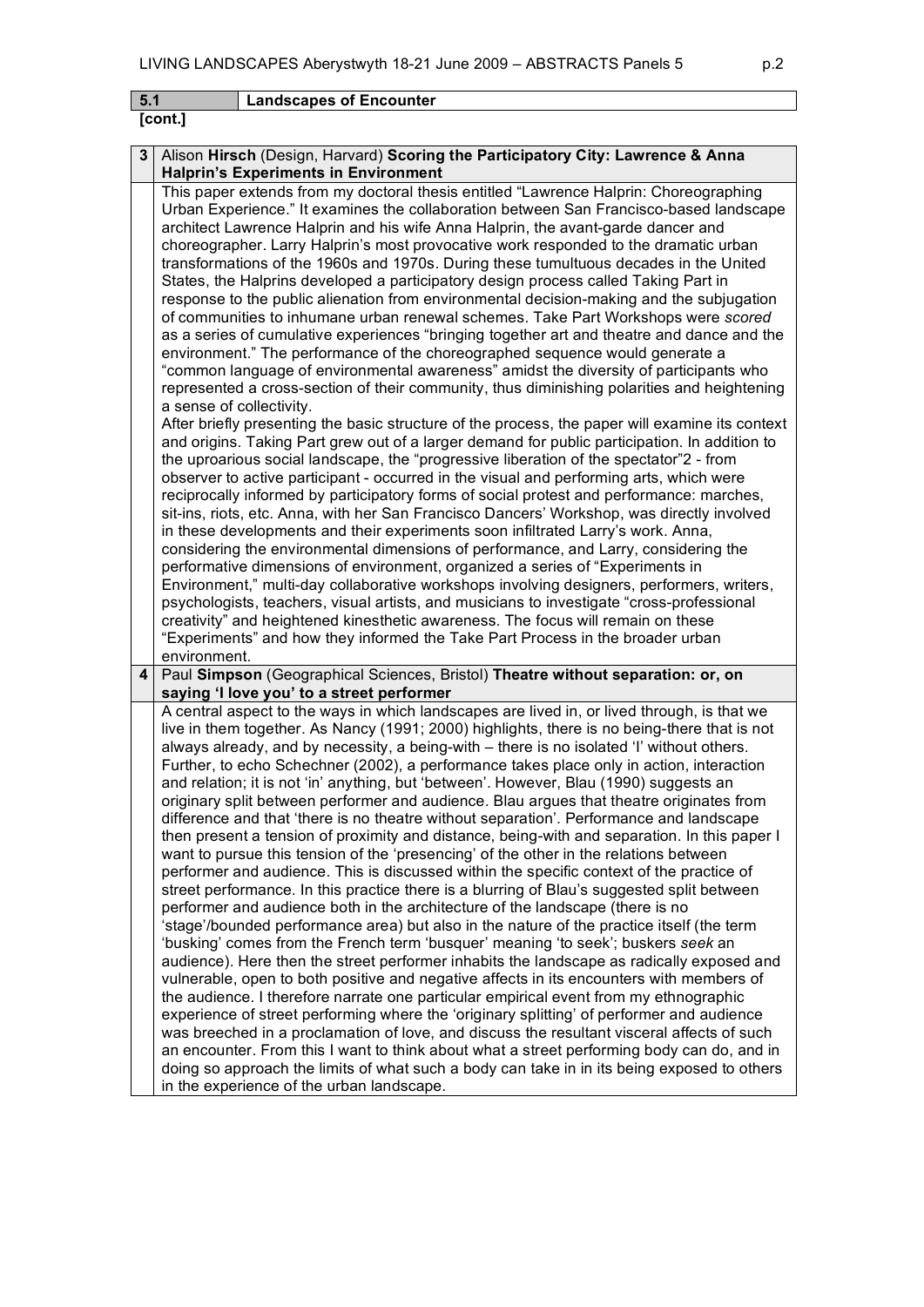| Sat | earlv am  | open all dav | panels 5       | plenary     | lunch       |
|-----|-----------|--------------|----------------|-------------|-------------|
|     | 7:00–9:00 | 9:00 cont.   | $9:00 - 11:00$ | 11:30–12:30 | 12:30-14:00 |

| 5.2                                                    |                                                                         | <b>Redefining Space through Performance</b>                                  |  |  |
|--------------------------------------------------------|-------------------------------------------------------------------------|------------------------------------------------------------------------------|--|--|
| <b>HO A14</b>                                          |                                                                         |                                                                              |  |  |
| [Chair:]<br>Cathy Turner (Performing Arts, Winchester) |                                                                         |                                                                              |  |  |
|                                                        | [Description:]                                                          | The panel addresses site-based performance practices and their impact on     |  |  |
|                                                        |                                                                         | performers, audiences and sites with reference to a variety of environments, |  |  |
|                                                        |                                                                         | including derelict urban spaces in central London, North Frisian islands and |  |  |
|                                                        |                                                                         | forests in Finland.                                                          |  |  |
| -1                                                     |                                                                         | Hari Marini (English and Drama, Queen Mary) Redefining Urban Space Through   |  |  |
|                                                        | <b>Performance: Faust in Wapping</b>                                    |                                                                              |  |  |
| $\overline{2}$                                         |                                                                         | Marijn de Langen (Theatre Studies, Utrecht) Sublime Landscapes               |  |  |
| $\mathbf{3}$                                           | Annette Arlander (Performance Art and Theory, Theatre Academy Helsinki) |                                                                              |  |  |
|                                                        | Performing landscape with trees                                         |                                                                              |  |  |
| 4                                                      | Simon Pascoe, Cailtin Easterby (Red Earth) Landscape: The protagonist   |                                                                              |  |  |

**1** Hari **Marini** (English and Drama, Queen Mary) **Redefining Urban Space Through Performance: Faust in Wapping**

Considering the highly regulated urban fabric of the contemporary metropolis, such as that of London, with its well-defined and mostly single-purposed spaces, this paper investigates the ways in which alternative spatial practice through theatre performance can question and recontextualise established ideas concerning the function and categorisation of urban spaces. This paper employs as a case study the performance *Faust* by Punchdrunk Theatre Company, which took place in 2006-2007 in a disused warehouse, located in Wapping Lane within London Docks complex. The historical and strategic location of Wapping, as well as the materiality of the labyrinthine interior of the neglected building, will be examined in order to demonstrate the parameters that contributed to audience experience. The performance, responding to the geometrical qualities of the building, created a language of movement for both performers and audience, since the audience had to experience the performance through the act of walking around the five storeys of the warehouse. In addition, the walk towards the Wapping Lane building through a landscape that resists attachment to the passer-by – Wapping is not considered to be a tourist area, although close to the heart of London – increased the anticipation and the mystery for the solitary walker. The encounter with this unfamiliar though highly redeveloped area, and with a site which awaits demolition and it is not in general open to the public, transformed the audience member into an 'urban explorer', who was invited to edit and recompose the city through their experience of and towards the performance. This paper will argue that the re-engagement of the audience with the urban landscape through a performance that adopts a 'useless' or even 'dangerous' space as a performance space, emphasises the dynamic of alternative performance practices, which can challenge attempts to categorise space, and the notions of order and disorder, distance and engagement.

**2** Marijn de **Langen** (Theatre Studies, Utrecht) **Sublime Landscapes**

the 'landscape'. What is the 'landscape way' of making theatre?

This paper will present a few examples of recent Dutch landscape theatre and from these examples raise questions on the way landscape 'acts' in performance. '*Walking'* (2008) is a four hour long slow motion walk through a nature reserve on the island Terschelling, one of the islands in the north of the Netherlands on which the annual festival Oerol takes place. The way in which this festival challenges theatre makers to create performances in, with and through landscape is unique. '*Walking'* was made by young theatremakers Boukje Schweigman and Theun Mosk, in collaboration with Robert Wilson. The result was impressive for several reasons, amongst others in the way the landscape was the main character; the performance was in a certain way an 'approach' to landscape, an attempt to come close by slowing down. Most Dutch landscape theaterpieces show the spectator the sublime beauty of nature; soothing, comprehensive, silent. Nature, landscape, is 'used' to install a form of 'sileo': 'a sort of timeless virginity of things, before they are born or after they have disappeared.' (Roland Barthes) Some pieces though, are set in a totally different 'landscape'; a square in a crowded city centre, as Lotte van den Berg did in her piece '*Gerucht'* (2005), in which the

spectators were sitting in a soundproof box, looking through a window at the outside world;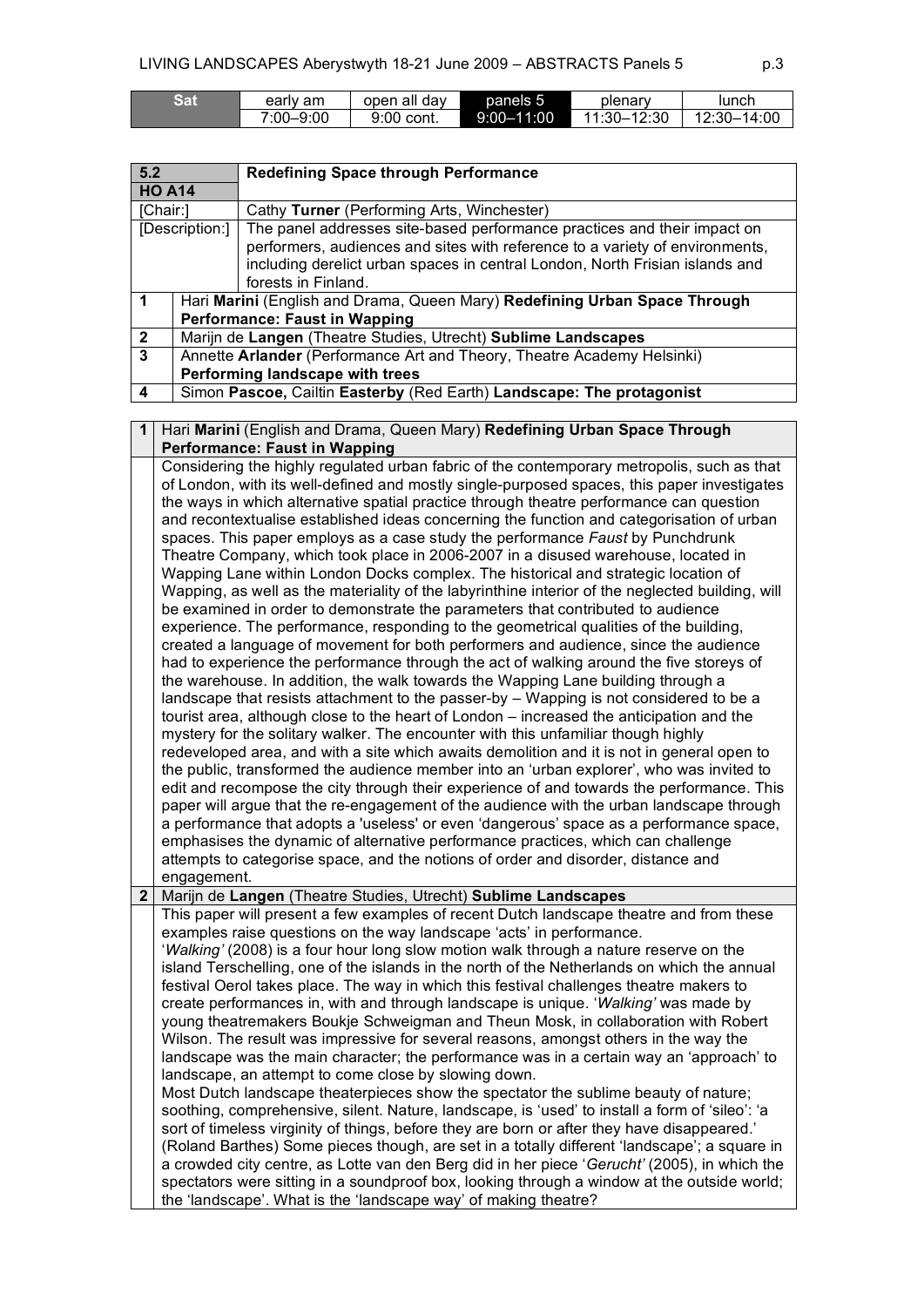| 5.2 |                                                                                                                                                                                                                                                                                                                                                                                                                                                                                                                                                                                                                                                                                                                                                                                                                                                                                                                                                                                                                                                                                                                                                                                                                                                                                                                                                                                                                                                                                                                                                                                                                                          | <b>Redefining Space through Performance</b>                                                                                                                                                                                                                                                                                                                                                                                                                                                                                                                                                                                                                                                                                                                                                                                                                                                                                                                                                                                                                                                                                                                                                                          |  |  |  |
|-----|------------------------------------------------------------------------------------------------------------------------------------------------------------------------------------------------------------------------------------------------------------------------------------------------------------------------------------------------------------------------------------------------------------------------------------------------------------------------------------------------------------------------------------------------------------------------------------------------------------------------------------------------------------------------------------------------------------------------------------------------------------------------------------------------------------------------------------------------------------------------------------------------------------------------------------------------------------------------------------------------------------------------------------------------------------------------------------------------------------------------------------------------------------------------------------------------------------------------------------------------------------------------------------------------------------------------------------------------------------------------------------------------------------------------------------------------------------------------------------------------------------------------------------------------------------------------------------------------------------------------------------------|----------------------------------------------------------------------------------------------------------------------------------------------------------------------------------------------------------------------------------------------------------------------------------------------------------------------------------------------------------------------------------------------------------------------------------------------------------------------------------------------------------------------------------------------------------------------------------------------------------------------------------------------------------------------------------------------------------------------------------------------------------------------------------------------------------------------------------------------------------------------------------------------------------------------------------------------------------------------------------------------------------------------------------------------------------------------------------------------------------------------------------------------------------------------------------------------------------------------|--|--|--|
|     | [cont.]                                                                                                                                                                                                                                                                                                                                                                                                                                                                                                                                                                                                                                                                                                                                                                                                                                                                                                                                                                                                                                                                                                                                                                                                                                                                                                                                                                                                                                                                                                                                                                                                                                  |                                                                                                                                                                                                                                                                                                                                                                                                                                                                                                                                                                                                                                                                                                                                                                                                                                                                                                                                                                                                                                                                                                                                                                                                                      |  |  |  |
|     |                                                                                                                                                                                                                                                                                                                                                                                                                                                                                                                                                                                                                                                                                                                                                                                                                                                                                                                                                                                                                                                                                                                                                                                                                                                                                                                                                                                                                                                                                                                                                                                                                                          | How can we explain the recent tendency towards landscape performance? What does<br>landscape have to offer? Who is acting? How can we relate the notion of Presence to<br>landscape performance? How is the body of the spectator involved? Why is it so hard not<br>to be 'in the moment' when the sun is rising?                                                                                                                                                                                                                                                                                                                                                                                                                                                                                                                                                                                                                                                                                                                                                                                                                                                                                                   |  |  |  |
| 3   |                                                                                                                                                                                                                                                                                                                                                                                                                                                                                                                                                                                                                                                                                                                                                                                                                                                                                                                                                                                                                                                                                                                                                                                                                                                                                                                                                                                                                                                                                                                                                                                                                                          | Annette Arlander (Performance Art and Theory, Theatre Academy Helsinki) Performing                                                                                                                                                                                                                                                                                                                                                                                                                                                                                                                                                                                                                                                                                                                                                                                                                                                                                                                                                                                                                                                                                                                                   |  |  |  |
|     | landscape with trees                                                                                                                                                                                                                                                                                                                                                                                                                                                                                                                                                                                                                                                                                                                                                                                                                                                                                                                                                                                                                                                                                                                                                                                                                                                                                                                                                                                                                                                                                                                                                                                                                     |                                                                                                                                                                                                                                                                                                                                                                                                                                                                                                                                                                                                                                                                                                                                                                                                                                                                                                                                                                                                                                                                                                                                                                                                                      |  |  |  |
|     | When performing landscape for camera by returning repeatedly to the same place and<br>compressing the edited material, thus showing the transformations taking place in the<br>environment over time, a blurring of the boundary between subject and environment can<br>be created, as in the Year of the Dog - Sitting in a Tree (2007). However, the action of the<br>performer, as in Year of the Dog in Kalvola - Calendar (2007), or the position of the<br>performer, as in Sitting on a Birch (2006) easily turns the focus away from the environment.<br>Or makes the performer completely indistinguishable, as in Under the Spruce I-III (2008).<br>This type of "self imaging" (Jones 2006) could be understood through Bateson's famous<br>axiom "organism plus environment" developed into an "ecology of the imaginary" (Kershaw<br>2007). Besides attempts at performing landscape with particular trees - two pine trees, a<br>birch and a spruce – some of them were autotopographical exercises (Bal 2002, Heddon<br>2007) due to the practice involved in their making, which aimed at revitalizing the<br>performers relationship to a personally relevant site.<br>This paper will thus address and relate to following questions in the call, with practical<br>examples: How are landscape and environment imagined, experienced and represented<br>by, in and through performance? How can performance inform, extend and enhance<br>engagement with and the appreciation of landscape and environment? What strategies<br>and forms of performance exposition does working with landscape as medium inspire and |                                                                                                                                                                                                                                                                                                                                                                                                                                                                                                                                                                                                                                                                                                                                                                                                                                                                                                                                                                                                                                                                                                                                                                                                                      |  |  |  |
| 4   |                                                                                                                                                                                                                                                                                                                                                                                                                                                                                                                                                                                                                                                                                                                                                                                                                                                                                                                                                                                                                                                                                                                                                                                                                                                                                                                                                                                                                                                                                                                                                                                                                                          | [See also Annette Arlander - Film screenings]<br>Simon Pascoe, Cailtin Easterby (Red Earth) Landscape: The protagonist                                                                                                                                                                                                                                                                                                                                                                                                                                                                                                                                                                                                                                                                                                                                                                                                                                                                                                                                                                                                                                                                                               |  |  |  |
|     | Mongolia.                                                                                                                                                                                                                                                                                                                                                                                                                                                                                                                                                                                                                                                                                                                                                                                                                                                                                                                                                                                                                                                                                                                                                                                                                                                                                                                                                                                                                                                                                                                                                                                                                                | Red Earth (www.redearth.co.uk) creates site-specific installation/performances in and in<br>response to the landscape. Interdisciplinary, cross-cultural and participatory, Red Earth<br>projects are produced in collaboration with artists, archaeologists, geologists,<br>environmentalists and land managers. We have worked in Europe, Java, Japan and<br>Focusing on two projects, Enclosure (exploring the Neolithic mindset, Hambledon Hill,<br>Dorset, 2007) and Long Shore Drift (interpreting coastline erosion at Dunwich Heath,<br>Suffolk, 2008) the illustrated paper will identify Red Earth projects as examples of<br>experiential interdisciplinary interpretation that articulate the intuitive relationship between<br>human and landscape.<br>The paper will deliver brief perspectives on: Site-specific: landscape as inspiration, catalyst<br>and protagonist; Interdisciplinary: Who and why? The intent and effect of landscape<br>performance. The importance of partnerships; Entering the deep landscape: visceral<br>journeys across liminal boundaries; <i>Inspirational necessity</i> : the logistics of creating in the<br>landscape; Minimalism: allowing the landscape to speak. |  |  |  |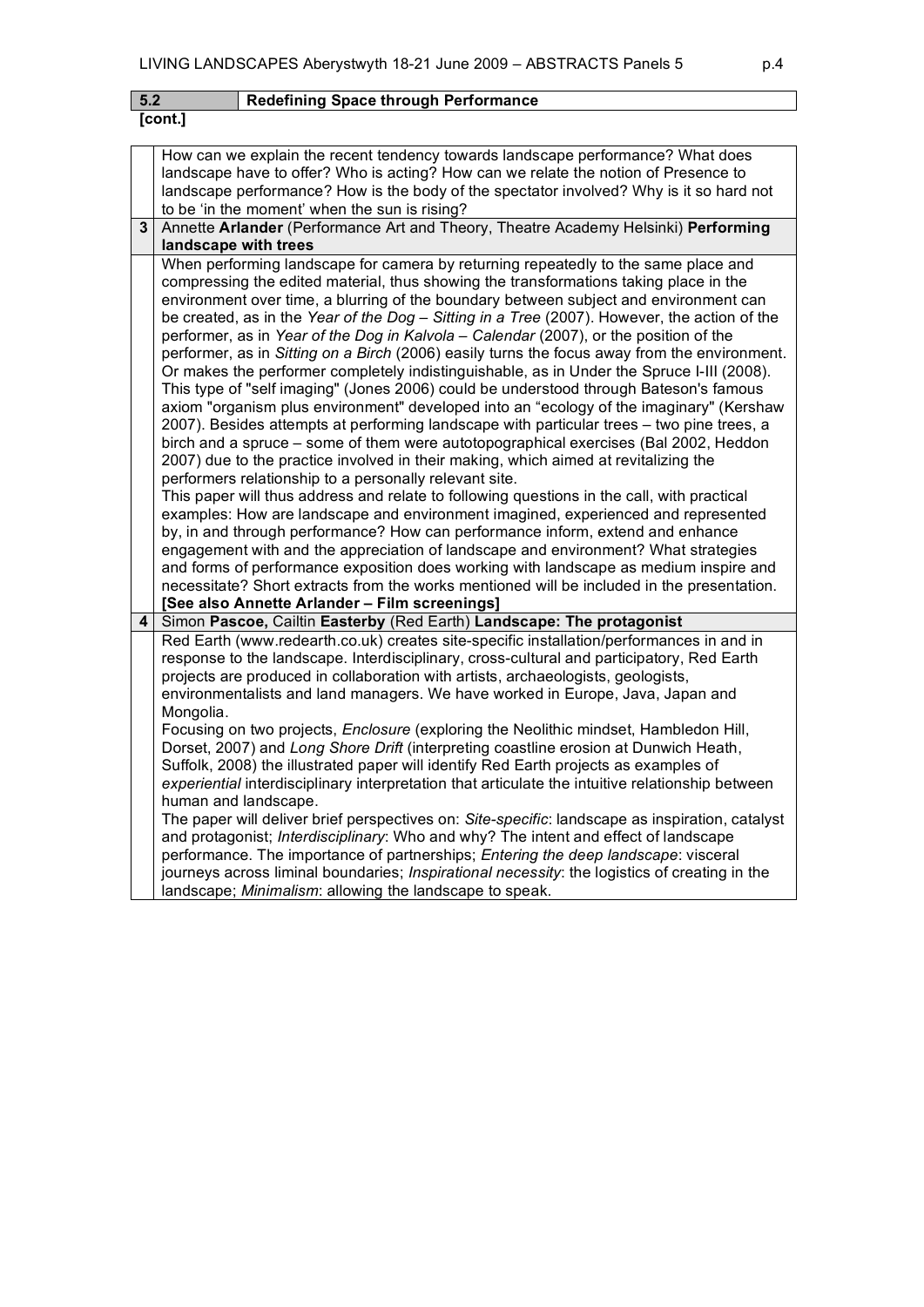| Sat | earlv am      | open all dav | panels 5       | plenary     | lunch       |
|-----|---------------|--------------|----------------|-------------|-------------|
|     | $7:00 - 9:00$ | 9:00 cont.   | $9:00 - 11:00$ | 11:30–12:30 | 12:30-14:00 |

| 5.3                                                 |                                                                              | <b>Performing Regionality</b>                                                     |  |
|-----------------------------------------------------|------------------------------------------------------------------------------|-----------------------------------------------------------------------------------|--|
| <b>HO C164</b>                                      |                                                                              |                                                                                   |  |
| [Chair:]<br>Stephen Daniels (Geography, Nottingham) |                                                                              |                                                                                   |  |
|                                                     | [Description:]                                                               | The panel addresses different ways of accounting for, narrating, articulating     |  |
|                                                     |                                                                              | and mapping 'regional' landscapes, contemporary and historical, in reference      |  |
|                                                     |                                                                              | to the Norfolk Broads, North Lincolnshire, South Ridings and Nottingham.          |  |
| $\mathbf 1$                                         |                                                                              | David Matless (Geography, Nottingham) Describing Landscape: Six Regional Sites    |  |
| $\overline{2}$                                      |                                                                              | Maggie Jackson (Art History, Chester); Jeremy Turner (Fine Art, Chester) Crossing |  |
|                                                     | the Border: A Right Bloody Performance                                       |                                                                                   |  |
| 3                                                   | Mick Wallis (Performance and Cultural Industries, Leeds) Fields of practice: |                                                                                   |  |
|                                                     | landscapes in interwar English village theatre                               |                                                                                   |  |
| 4                                                   | Jo Robinson (English Studies, Nottingham) Transforming landscapes of         |                                                                                   |  |
|                                                     | performance: Nottingham 1865                                                 |                                                                                   |  |

|                | David Matless (Geography, Nottingham) Describing Landscape: Six Regional Sites                    |
|----------------|---------------------------------------------------------------------------------------------------|
|                | This presentation reflects upon the performance of what might seem an ostensibly                  |
|                | straightforward task, landscape description. It will draw on research investigating               |
|                | landscape via an account of a particular region, the Norfolk Broads, a wetland area in            |
|                | eastern England. Via discussion of earlier statements on the nature of geographical               |
|                | description, and recent experiments in landscape writing, description is addressed as a           |
|                | task at once generative and calculating, a procedure giving an <i>account</i> of landscape in the |
|                | sense of both dramatic narrative and patient itemisation. Description carries a usefully dual     |
|                | sense of distanced representation - the observer set back from a scene - and                      |
|                | performative enactment - the instrument describing a line. The paper also considers the           |
|                | 'traditional' geographical theme of regional cultural landscape, to ask, given the                |
|                | retheorisation of region, culture and landscape, what happens when these terms are                |
|                | brought together again in their altered states? After a brief survey of the Broads region, the    |
|                | second half of the presentation will consist of a reading of accounts of six Broadland sites,     |
|                | offered as examples of landscape description.                                                     |
| $\overline{2}$ | Maggie Jackson (Art History, Chester); Jeremy Turner (Fine Art, Chester) Crossing the             |
|                | <b>Border: A Right Bloody Performance</b>                                                         |
|                | Plucked from the virtual exchange landscape of ebay, the 1936 booklet 'Rambles in                 |
|                | Lincolnshire' published by the London & North Eastern Railway, (price sixpence), is fast          |
|                | becoming the hub of the joint research of the art historian Maggie Jackson and sculptor           |
|                | Jeremy Turner. Jackson and Turner find themselves displaced by circumstance to the                |
|                | University of Chester, from where they plot their (often undercover) forays to the more           |
|                | familiar landscape of their native North Lincolnshire.                                            |
|                | In 'The Practice of Everyday Life' de Certeau recognises the transition between                   |
|                | melancholic speculation in the railway carriage and emergence from it to resume life at the       |
|                | terminus. "There is another threshold," he says, "composed of momentary bewilderments             |
|                | in the airlock constituted by the train station." Our current practice and research, re-          |
|                | enacting rambles through a familiar landscape, navigating by seventy two year old                 |
|                | instructions that simultaneously highlight the longevity and impermanence of that                 |
|                | landscape, operate in reverse.                                                                    |
|                | The threshold remains central, but our constant engagement and re-engagement with                 |
|                | mundane and everyday activity takes place in Chester. The performance of the lecture or           |
|                | tutorial; the demands of the department meeting etc. are simply structured pre-ordained           |
|                | engagements. A constant performance at the everyday level. The threshold to speculation           |
|                | is crossed at the border, the Humber Bridge, the Isle of Axholme, the Trent in                    |
|                | Gainsborough. Entry into this landscape signifies a change of speed, a change of intent           |
|                | and a shift from managed performance to speculative and unfolding narratives with                 |
|                | uncertain outcomes loaded with potential.                                                         |
|                | [cont.]                                                                                           |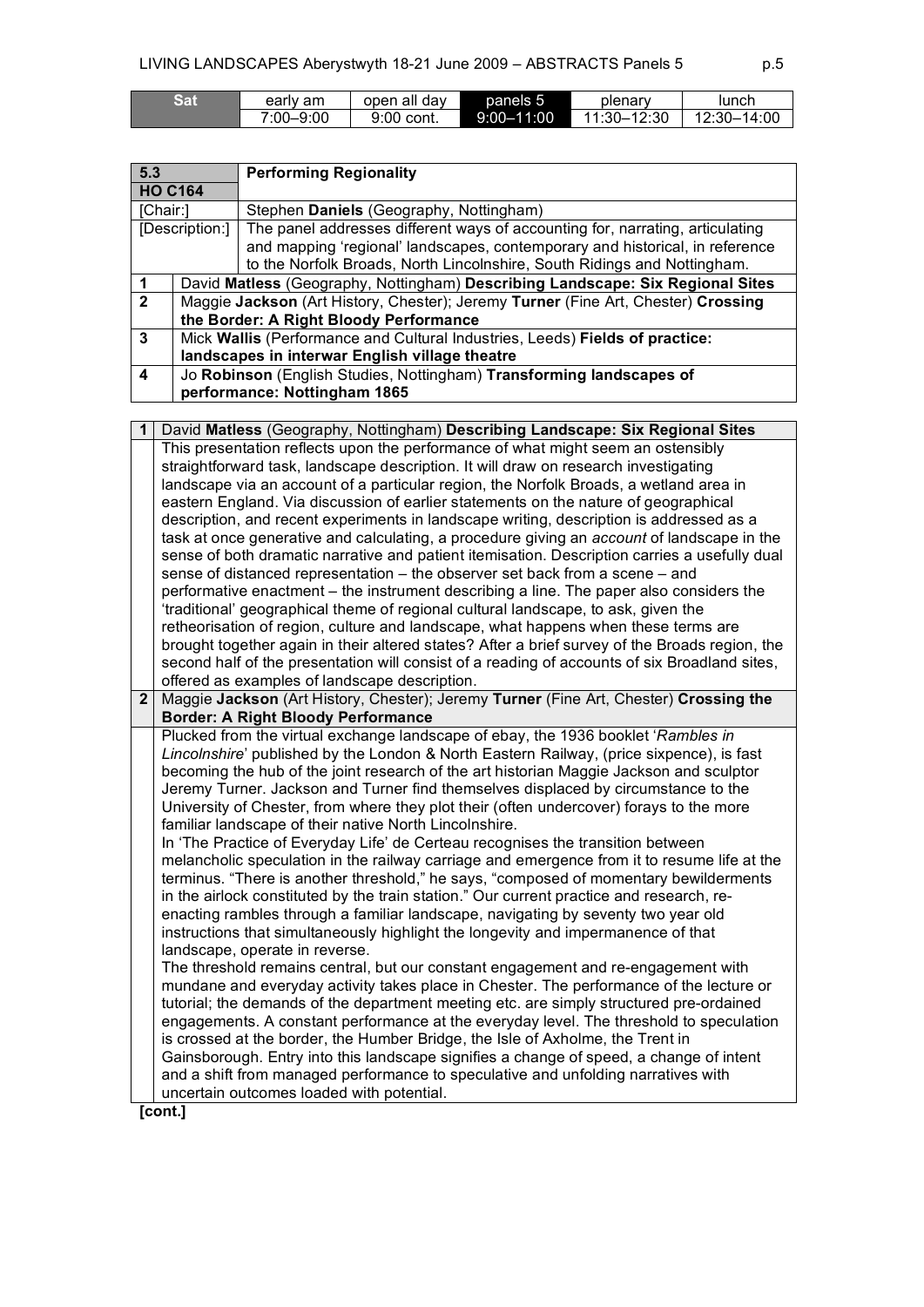**[cont.]**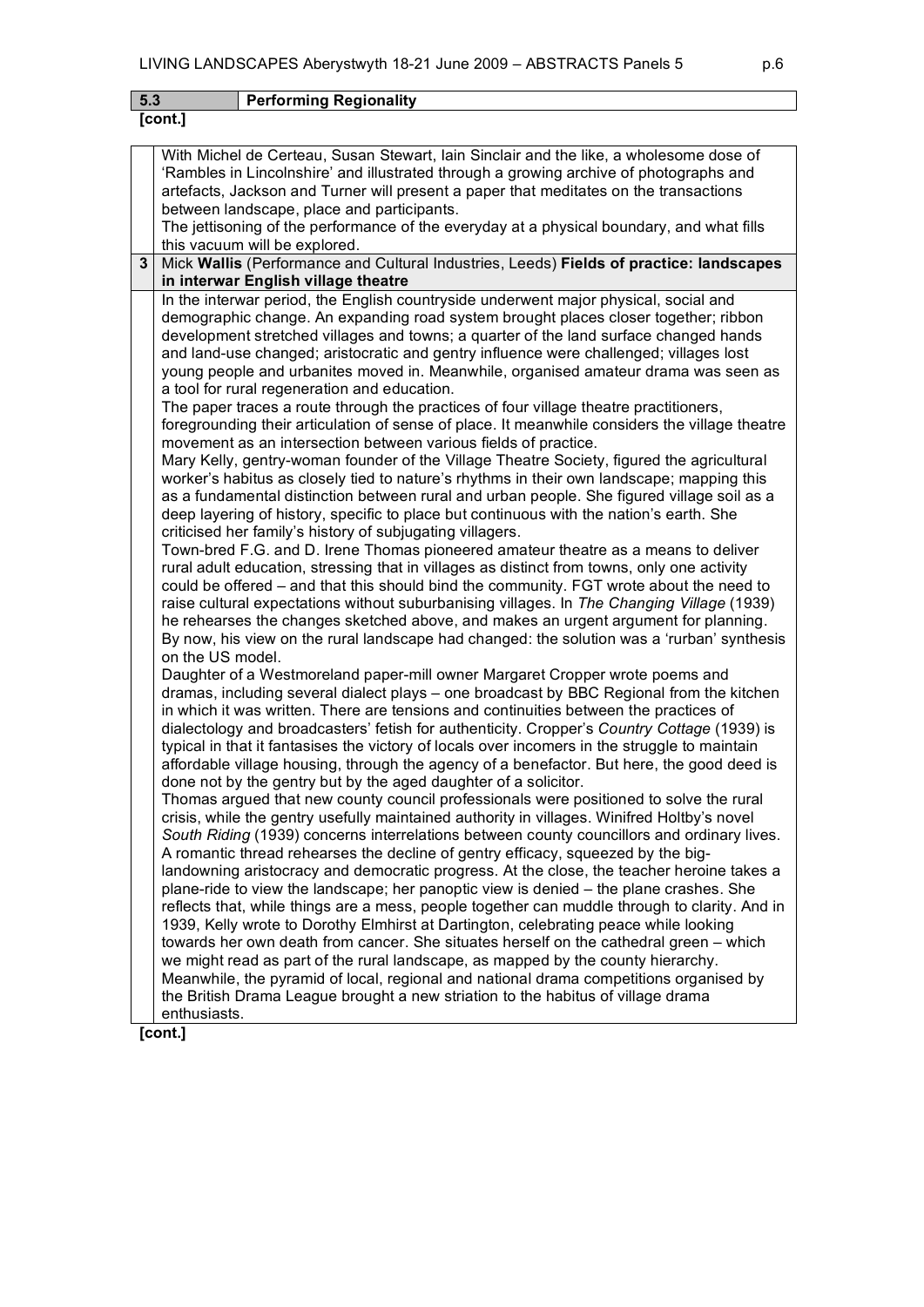| -5.3    | <b>Performing Regionality</b> |
|---------|-------------------------------|
| [cont.] |                               |

| 4 | Jo Robinson (English Studies, Nottingham) Transforming landscapes of performance:           |
|---|---------------------------------------------------------------------------------------------|
|   | Nottingham 1865                                                                             |
|   | On 2 October 1865, the Mayor of Nottingham, heading a procession of Corporation officials   |
|   | together with a body of the borough police, proclaimed the annual Goose Fair open in the    |
|   | town's Market Place before proceeding to the new street just completed between the          |
|   | Market Place and Nottingham's new Theatre Royal, which was duly ceremoniously named.        |
|   | According to the report in the following day's newspaper, the Mayor declared that:          |
|   | "There has been a great deal of discussion as to the name of this street, but if we look at |
|   | its utility, and to the fact that other streets have been named according to the places of  |
|   | interest to which they lead, &c., the inhabitants will not be surprised to find this        |
|   | thoroughfare called Theatre-street. (Cheers.)"                                              |
|   | With this act of procession through and naming of landscape as its starting point, this     |
|   | paper takes the 1865 Goose Fair as an exemplar of the changing landscapes of                |
|   | performance in Nottingham in the 1860s, and addresses the different ways in which           |
|   | landscape and movement through/performance within that landscape were transformed           |
|   | through a process of urban development and changing usage/perceptions of space.             |
|   | Examining a series of itineraries and performances – from the herding of the geese into the |
|   | town which gave both Goose Gate and the town's Fair its name, through the processions       |
|   | of Wombwell's Royal Menagerie No 1 and Manders' Mammoth Menagerie which made                |
|   | their way to the Market Place for the opening of that Fair, to the procession of the        |
|   | Corporation officials which named the street which they occupied - I address the changing   |
|   | places of performance within the town, and explore the role of interactive mapping as a     |
|   | means of representing these historical changes and usages of landscape for the              |
|   | contemporary historian of performance culture.                                              |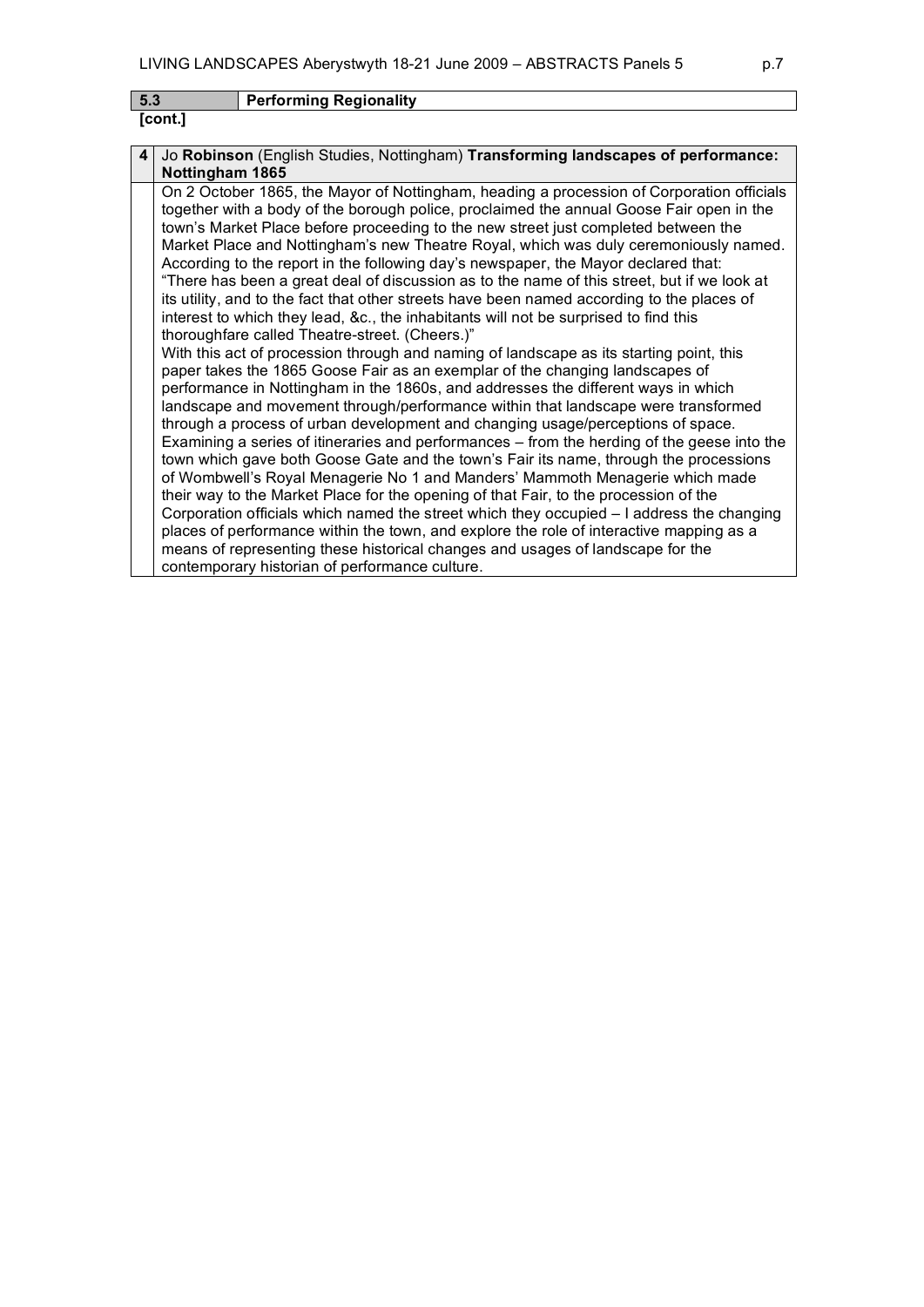| Sat | early am  | open all dav | panels 5       | plenary     | lunch       |
|-----|-----------|--------------|----------------|-------------|-------------|
|     | 7:00–9:00 | 9:00 cont.   | $9:00 - 11:00$ | 11:30-12:30 | 12:30-14:00 |

| 5.4            |                                                                                | <b>Geographies of Love</b>                                                    |  |  |
|----------------|--------------------------------------------------------------------------------|-------------------------------------------------------------------------------|--|--|
| <b>HO C165</b> |                                                                                |                                                                               |  |  |
| [Chair:]       |                                                                                | Sally Mackey (Central School of Speech and Drama)                             |  |  |
| [Description:] |                                                                                | The panel addresses questions of attachment to landscape in reference to      |  |  |
|                |                                                                                | debates on affect, autotopography and ephemerality through a variety of       |  |  |
|                |                                                                                | presentational formats.                                                       |  |  |
|                | lain Biggs (Art, UWE) Performing 'geographies of love' - landscape between     |                                                                               |  |  |
|                |                                                                                | presence and absence                                                          |  |  |
| $\overline{2}$ | Owain Jones (Countryside & Community Research Institute) The Severn Crossings: |                                                                               |  |  |
|                | displacement and parallaxes of memory, self and landscape around the Severn    |                                                                               |  |  |
|                | <b>Estuary</b>                                                                 |                                                                               |  |  |
| 3              |                                                                                | Leila Dawney (Geography, Exeter) Landscapes of Affect: A critical commentary  |  |  |
| 4              |                                                                                | Richard Downing (Theatre, Film and Television, Aberystwyth) The Butterfly Man |  |  |
|                |                                                                                | (sculpture and other ephemera)                                                |  |  |

| $\mathbf 1$    | lain Biggs (Art, UWE) Performing 'geographies of love' - landscape between                                                                                                                                                                                                                                                                                                                                                                                                                                                                                                                                                                                                                                                                                                                                                                                                                                                                                                                                                                                                                                                                                                                                                                                                                                                                                                                                                                                                                                                                                                                                                                                                                                                                                                                                   |
|----------------|--------------------------------------------------------------------------------------------------------------------------------------------------------------------------------------------------------------------------------------------------------------------------------------------------------------------------------------------------------------------------------------------------------------------------------------------------------------------------------------------------------------------------------------------------------------------------------------------------------------------------------------------------------------------------------------------------------------------------------------------------------------------------------------------------------------------------------------------------------------------------------------------------------------------------------------------------------------------------------------------------------------------------------------------------------------------------------------------------------------------------------------------------------------------------------------------------------------------------------------------------------------------------------------------------------------------------------------------------------------------------------------------------------------------------------------------------------------------------------------------------------------------------------------------------------------------------------------------------------------------------------------------------------------------------------------------------------------------------------------------------------------------------------------------------------------|
|                | presence and absence                                                                                                                                                                                                                                                                                                                                                                                                                                                                                                                                                                                                                                                                                                                                                                                                                                                                                                                                                                                                                                                                                                                                                                                                                                                                                                                                                                                                                                                                                                                                                                                                                                                                                                                                                                                         |
|                | In his paper Landscape, absence and the geographies of love (forthcoming) John Wylie<br>argues that the recent emphasis on phenomenological understandings of self and<br>landscape that privilege a stress on 'presence in various ways' needs to be tempered by<br>the acceptance of a position 'entailing instead a simultaneous opening-onto and distancing<br>from'. The proposed presentation will build on my previous 'performed paper' - Spacings -<br>presented at the Performativities of Emptiness Conference, June 2008 in Bristol. This was<br>based on field work on the island of Mull and took as one of its starting-points a quotation<br>from Wylie's earlier paper - 'A single day's walking: narrating self and landscape on the<br>South West Coast Path' (2005). The presentation concluded by 'recasting' that quotation<br>on the basis of a performance on Mull and in a way that might be said to have anticipated<br>something of the 'turn' represented by Wylie's forthcoming paper.<br>The proposed presentation will identify and then explore, in the spirit of a critical solicitude<br>for Wylie's ongoing academic project, some of the implications for arts practice of the shift<br>in his approach between the two papers referred to above. It will do so for the perspective<br>of a hybrid position vis a vis landscape that is itself predicated on the presupposition that<br>significant academic research concerned with landscape always requires a privileging of<br>'distancing from', just as successful arts practices engaged with the same topic always<br>require a privileging of opening-onto. It will begin by re-viewing elements of the Spacings<br>before using a similar juxtapositions of image and text to present ia dialogue with Wylie's |
|                |                                                                                                                                                                                                                                                                                                                                                                                                                                                                                                                                                                                                                                                                                                                                                                                                                                                                                                                                                                                                                                                                                                                                                                                                                                                                                                                                                                                                                                                                                                                                                                                                                                                                                                                                                                                                              |
| $\overline{2}$ | more recent paper.<br>Owain Jones (Countryside & Community Research Institute) The Severn Crossings:                                                                                                                                                                                                                                                                                                                                                                                                                                                                                                                                                                                                                                                                                                                                                                                                                                                                                                                                                                                                                                                                                                                                                                                                                                                                                                                                                                                                                                                                                                                                                                                                                                                                                                         |
|                | displacement and parallaxes of memory, self and landscape around the Severn                                                                                                                                                                                                                                                                                                                                                                                                                                                                                                                                                                                                                                                                                                                                                                                                                                                                                                                                                                                                                                                                                                                                                                                                                                                                                                                                                                                                                                                                                                                                                                                                                                                                                                                                  |
|                | <b>Estuary</b><br>I have long struggled with the challenges of 'representing' personal entanglements of self,<br>memory and landscape in the context of the Severn Estuary around which I have<br>lived/worked and moved since I was born. Landscapes are at once imaginative and<br>material entities, but if the self is <i>fully inserted</i> into the picture $-$ or performance $-$ (as it has<br>to be in one way or another), then the complexities/entanglements, the<br>unrepresentionalness, expand(s) exponentially. Here I seek to tease out critical filaments<br>of these entanglements in this case. Firstly I consider memory and the extent to which<br>time-space coordinates of self-in-landscape render a deep, hard to read, always-being-<br>rewritten, time-space map. Thrift (2008) citing Gell, sees 'people as rather ill-defined<br>constellations [] which "are not confined to particular spatio-temporal coordinates, but<br>consist of a spread of biographical events and memories of events, and a dispersed<br>category of material objects, traces, and leavings which can be attributed to a person". I<br>am particularly interested in the parallax of memory, where more distant objects/events<br>seem to be in relatively fixed, slow moving relationships to the 'viewer', while the rushing<br>foreground of passing, more recent events slide in between. Secondly I consider the<br>extended materiality of landscape - how it extends into other spatially distributed materiality<br>(e.g. photographs/books/maps/videos) and how this intersects with memory.<br>[cont.]                                                                                                                                                                                     |